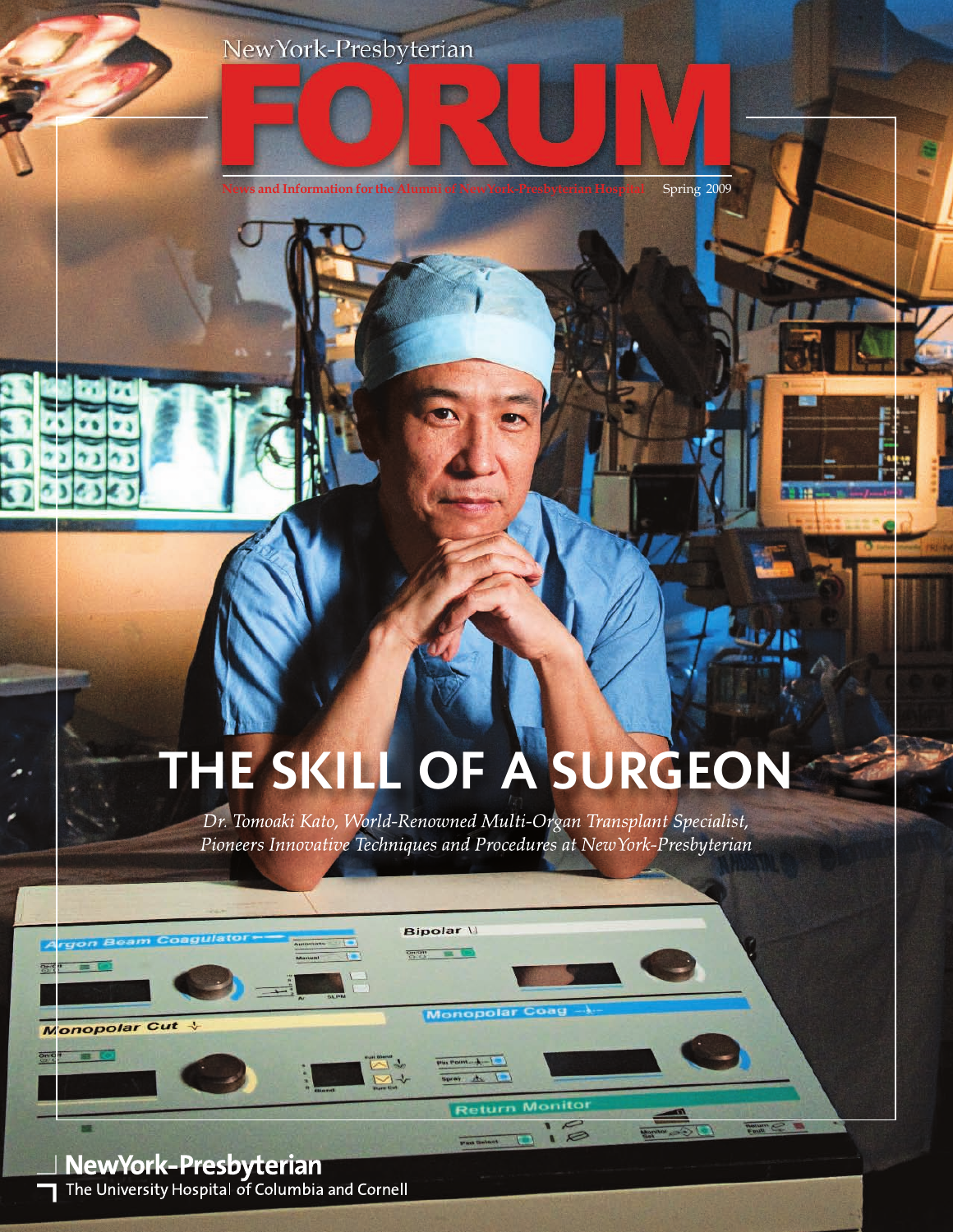# THE SKILL OF A SURGEON

*Dr. Tomoaki Kato, Surgical Director of Liver and Intestinal Transplantation at NewYork-Presbyterian/Columbia, performs groundbreaking transplantation procedures, including multi-organ surgeries, in adults and children.*

### As is often the case in life, fate played a

hand in deciding the surgical specialty Tomoaki Kato, MD, would ultimately pursue. Finishing his surgical residency at Osaka University Hospital and Itami City Hospital in Japan, Dr. Kato planned to come to America to study either vascular surgery or transplantation specialties that were not commonly offered at the time in his native country. "I went to my vascular professor for a letter of recommendation and he told me he was busy and to come back in a month. The transplant professor said he would write it right away, and so that is how I decided," says Dr. Kato. The rest, as they say, is a remarkable history.

Dr. Kato is the recently appointed Surgical Director of Liver and Intestinal Transplantation at NewYork-Presbyterian Hospital/Columbia University Medical Center and Assistant Professor of Surgery at Columbia University College of Physicians and Surgeons. He completed a clinical fellowship in transplantation at the University of Miami/Jackson Memorial Hospital, in Miami, where he was subsequently appointed to the surgical faculty in 1997, and promoted to full professor in 2007. Dr. Kato served as a surgeon and senior leader of the Liver and Transplantation Center at Miami's Jackson Memorial Hospital, beginning in 1997, and at the University of Miami Hospital (previously Cedars Medical Center), beginning in 2004.



Today Dr. Kato is widely known for performing unique and innovative surgeries in adults and children, especially in the area of multi-visceral surgeries. He has performed nearly 100 of these cases since 2001. In March 2008, Dr. Kato removed and re-implanted six organs in a 63-year-old Miami woman—believed to be the first case of its kind in the world. In addition, he helped pioneer a procedure called APOLT (auxiliary partial orthotopic liver transplantation) that resuscitates a failing liver by attaching a partial donor liver, making lifelong immunosuppressant drugs unnecessary, and the first successful human partial bladder transplantation involving the transplant of two kidneys together with ureters connected to a patch of the donor bladder.

According to Dr. Kato, APOLT was developed in Europe in the late 1980s and early 1990s. "It came to the United States and a few cases were performed, but the results were very poor, so the procedure was abandoned," says Dr. Kato.

In 2004, Dr. Kato started to routinely offer APOLT in children with acute liver failure. "APOLT is a hybrid transplant procedure. We keep part of the old liver and put the transplant liver in as well," explains Dr. Kato. "The transplanted liver will support life and protect the child from brain injury, and months later when the original liver starts to regenerate, the new liver atrophies and almost disappears, no longer needed." Since then,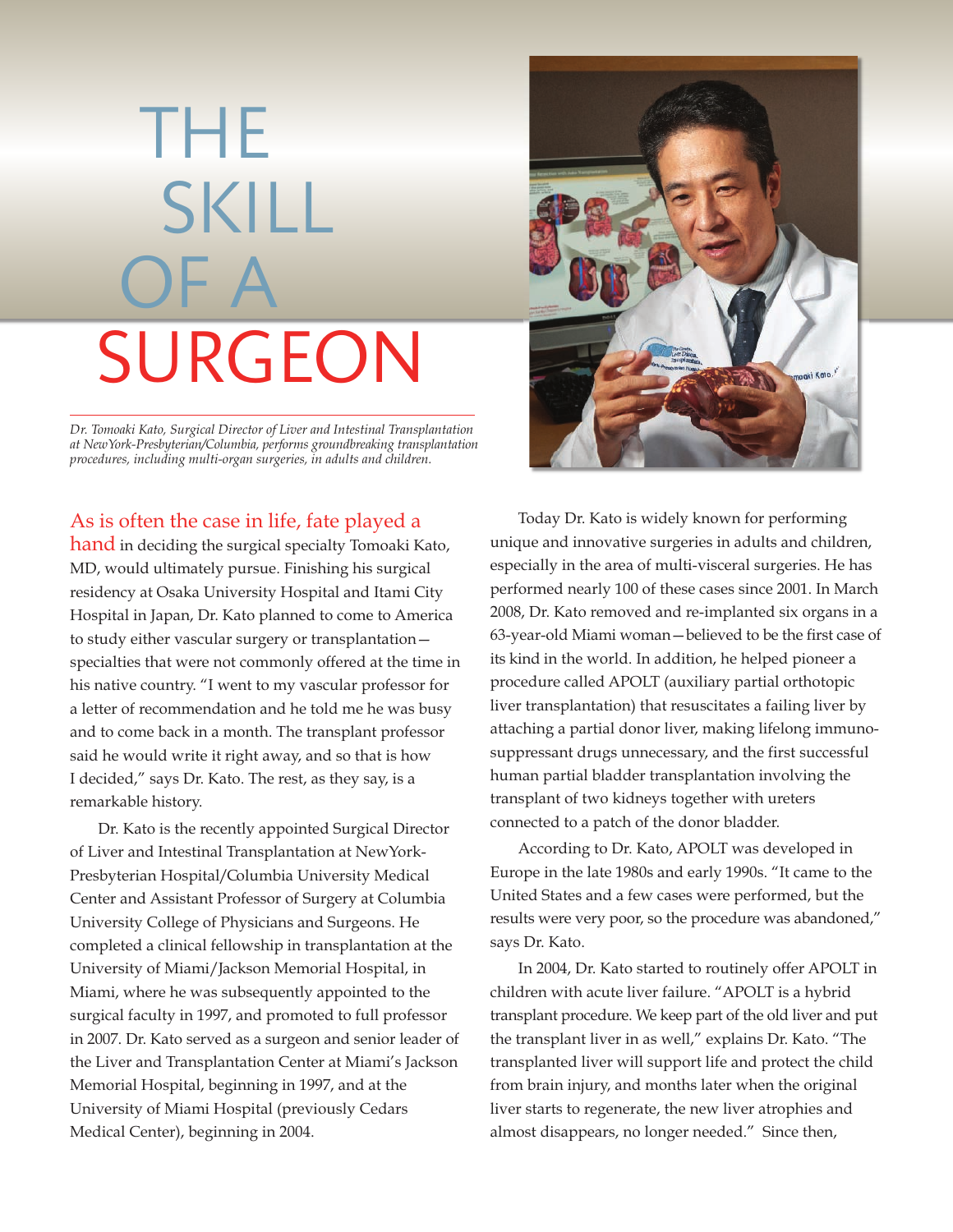

*Dr. Tomoaki Kato and Dr. Jean Emond, Chief of Transplantation at NewYork-Presbyterian/Columbia, respond to questions from the media during a press conference held on the day of Heather McNamara's discharge. The chart at the right describes the ex vivo tumor resection with auto-transplantation that was performed by Dr. Kato and his team of seven surgeons and eight other clinicians during the 23-hour procedure.*

> A webcast on this historic surgery, including discussions by the clinical and surgical teams, can be viewed at http://www.or-live.com/nyp/2555/

Dr. Kato has performed seven more cases and notes that nearly every child is off immunosuppressant medications and supported by their own liver. Most recently, Dr. Kato led an extraordinary surgery at NewYork-Presbyterian Morgan Stanley Children's Hospital for removal of an "inoperable" abdominal tumor in a seven-year-old girl.

In joining NewYork-Presbyterian/Columbia, Dr. Kato embarks on what he calls the next stage of his medical career. "The first stage of a surgeon's career is training. The next is career development—learning how to do surgery and becoming comfortable with your skills, pursuing academic initiatives, making presentations. The next 10 years are spent utilizing your skills in the advanced stage as a senior leader of a program, and that is what drew me to accept the exciting offer to join Columbia," he says.

"I am thrilled to welcome Dr. Kato to our transplant team. His considerable talent and vision will help build on what is already one of the nation's top transplantation

programs," says Jean Emond, MD, Chief of Transplantation at NewYork-Presbyterian Hospital/Columbia University Medical Center and Vice Chairman of the Department of Surgery and the Thomas S. Zimmer Professor of Surgery at Columbia University College of Physicians and Surgeons. "His appointment represents an important part of our strategic transplant initiative, which will involve recruiting the nation's top experts and expanding our research efforts—all with the aim of giving patients the best possible treatment options."

Dr. Kato served on the United Network for Organ Sharing (UNOS) Pediatric Committee in 2005 and 2006. He has authored or co-authored more than 180 scientific papers in peer-reviewed journals and is also actively involved in promoting organ transplantation in Japan. In addition, he is helping to establish transplant services in children in underserved countries, including Venezuela, where transplantation is not widely available.

## **HISTORIC SURGERY PERFORMED IN PEDIATRIC PATIENT**

On March 10, Heather McNamara, a 7-year-old girl from Long Island, NY, returned home a little more than four weeks after undergoing surgery that involved the removal and partial re-implantation of six organs in order to resect an otherwise inoperable abdominal tumor.

The 23-hour surgery, which began on February 6, was led by Dr. Tomoaki Kato at NewYork-Presbyterian Morgan Stanley Children's Hospital and is the first reported pediatric case of its kind.

Dr. Kato and his team of seven surgeons and eight other clinicians removed nearly every major organ in Heather's abdominal cavity—small and large intestines, liver, pancreas, spleen, and stomach. Three separate surgical teams worked to remove the tennis ball-sized tumor, which was tangled around vital organs and

essential blood vessels. One team worked on the abdominal cavity, while two others prepared the small and large intestines and liver, which were kept healthy outside the body using cold preservation fluid of the kind used in transplantation.

Throughout the surgery, Heather's father, Joseph, a firefighter, was on standby as a transplant donor in case his daughter's liver was too damaged;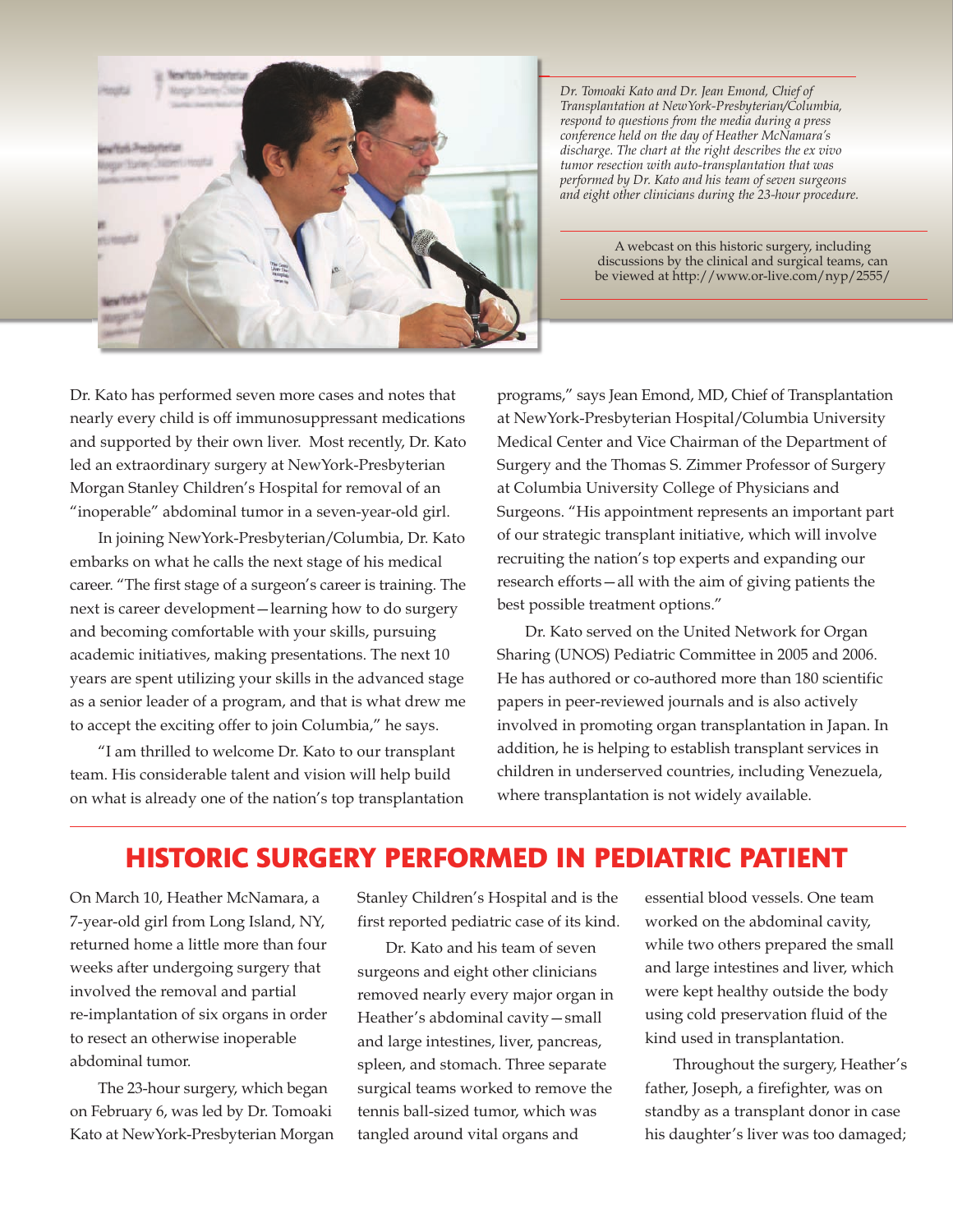

it was determined to be healthy and viable. The liver and small and large intestines were re-implanted. However, her pancreas, spleen and stomach non-vital organs that had been compromised by the tumor—were unsuitable for re-implantation.

While the tumor was rare, Dr. Kato notes that the surgical approach could be used for more common cancers. "Any time a tumor wraps itself around an organ's blood vessel, it has been generally considered inoperable because in order to remove the tumor, you must cut the blood supply. Our solution is to take out the organs just as you would in transplantation. This allows us to remove the tumor from the organs and the abdominal cavity. When this is done, we re-implant the organs, then repair and reconstruct the vessels using synthetic material such as Gore-Tex. Our surgery shows this is possible, and could potentially save the lives of dozens of adults and children every year," says Dr. Kato.

#### **Searching for Answers**

Heather was diagnosed with an unusual tumor in early 2008, and underwent surgery to remove the tumor from her stomach, followed by chemotherapy, to

which she did not respond. The rare, inflammatory myofibroblastic tumor was growing rapidly throughout her abdominal cavity.

The McNamaras consulted doctors from Miami to Philadelphia and were told that the tumor was inoperable and to prepare for the worst. Heather's mother, Tina, said that the family went from doctor to doctor looking for answers. "We weren't giving up. We couldn't imagine turning around and saying we're out of options," says Mrs. McNamara.

"I would look at Heather and just say, 'There's somebody out there, we have to keep looking, we've got to keep searching, and we will find that person,'" recalls Mr. McNamara. "And we did with Dr. Kato."



*Heather McNamara and her father Joseph (far right) visit with members of her health care team: (from left) Steven Lobritto, MD, Medical Director, Hepatology and Liver Transplant Program, Kara Ventura, NP, and Mercedes Martinez, MD.*

## **KEEPING CURRENT ON CLINICAL TRIALS**

#### **PARTNER Clinical Trial**

*Co-Principal Investigators* **Martin B. Leon, MD** *Associate Director, Cardiovascular Interventional Therapy (CIVT) Program* NewYork-Presbyterian/Columbia

**Craig R. Smith, MD** *Interim Surgeon-in-Chief Chief of Cardiothoracic Surgery* NewYork-Presbyterian/Columbia

*For more information, call (212) 342-5555.*

The PARTNER (Placement of AoRTic traNscathetER valves) trial is a Phase 3 multicenter study for patients with severe aortic stenosis who are poor candidates for openheart valve replacement surgery due to age or other concurrent health factors. The transcatheter valve procedure, which takes about 90 minutes to perform as compared with four to six hours for open-heart surgery, uses the Edwards SAPIEN transcatheter heart valve. Made of bovine pericardial tissue leaflets hand-sewn onto a metal frame, the valve is implanted via one of two catheter-based methods—either navigated to the heart from the femoral artery in the leg, or through a small incision between the ribs and into the left ventricle. The valve is then positioned inside the patient's existing valve, using a balloon to deploy the frame, which holds the artificial valve in place. Both procedures are performed on a beating heart, without the need for cardiopulmonary bypass.

The PARTNER trial will also be available through the Ronald O. Perelman Heart Institute at NewYork-Presbyterian/Weill Cornell, led by surgeon Karl H. Krieger, MD, and interventional cardiologist Shing-Chiu Wong, MD.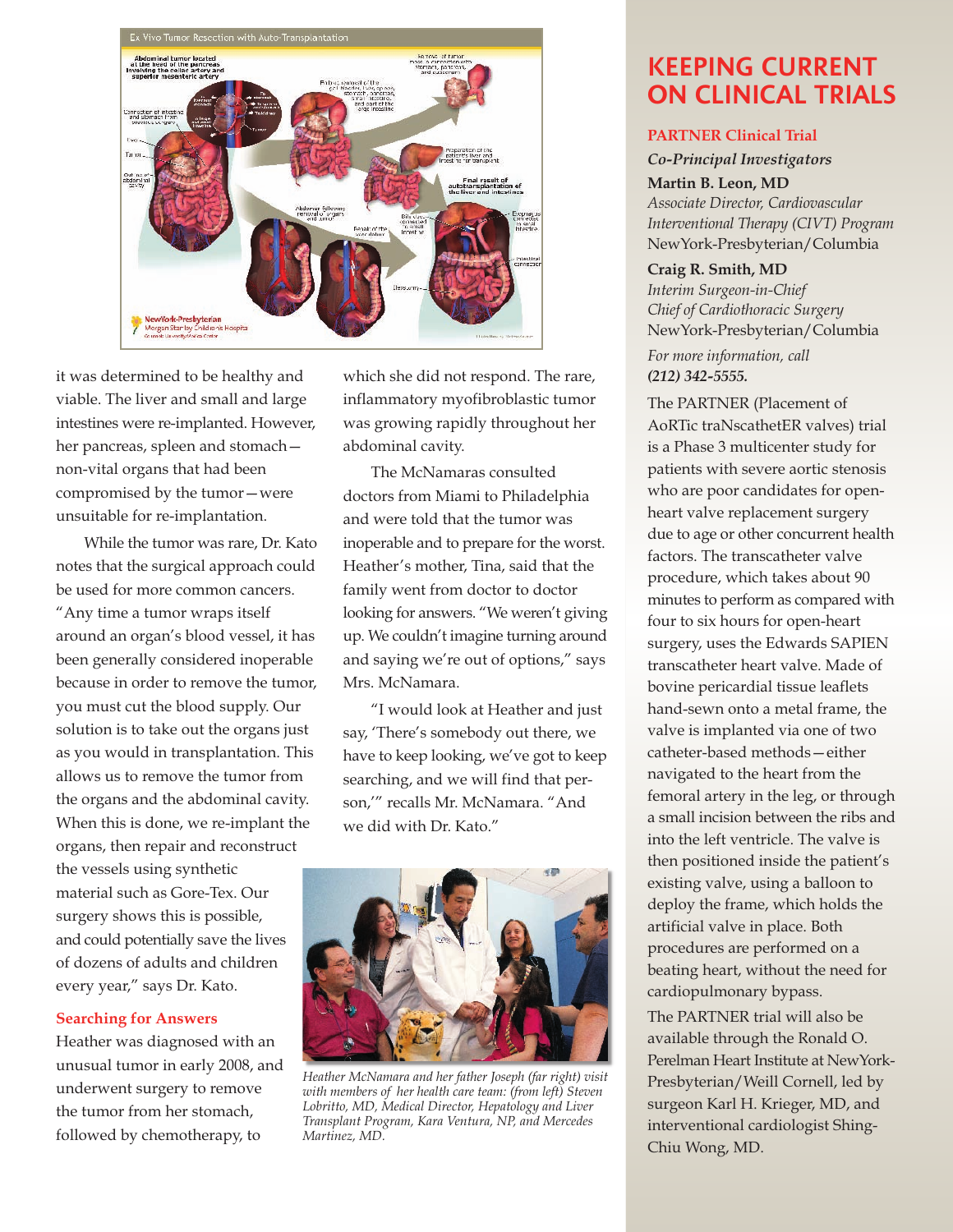## **NEWS AND NOTES**

#### **IN MEMORIAM: MARY WILBER JENSEN**

Mary Margaret Wilber Jensen ("Maggie"), a graduate of Cornell University Medical College, and a resident at The New York Hospital, died on April 1, 2009 in Redding, Connecticut. A graduate of Wellesley College, she attended Cornell University Medical College from 1947 to 1951, followed by an internship, assistant residency and a year of research at The New York Hospital. In 1952, she married Grady Edmonds Jensen.

Dr. Jensen served for many years as a volunteer at the Greenacres School library in Scarsdale, and as a member of the Altar Guild at The Church of St. Joseph of Arimathea, Elmsford. She was 84 years old at the time of her death. She and her husband were married for 57 years. In addition to her husband, she is survived by three children—Timothy Sage Jensen, Margaret Eliza Jensen and Caroline Grosvenor Jensen Klein, five grandchildren, and a brother, Robert Sage Wilber.

## **2008 "TIME 100" NAMES NEWYORK-PRESBYTERIAN PHYSICIANS**

Two of NewYork-Presbyterian Hospital's physician-scientists—Mehmet C. Oz, MD, and Nicholas D. Schiff, MD were named to *Time* magazine's 2008 annual list of the 100 most influential people in the world. They were among only 19 individuals worldwide to be included in the category of scientists and thinkers.

#### **Dr. Mehmet C. Oz**

Honored for his compassion toward patients and for his commitment to communicating the message of good health to a broad



audience, Dr. Mehmet Oz is the Director of the Cardiovascular Institute at NewYork-Presbyterian/ Columbia and a Professor of Surgery at Columbia University College of Physicians and Surgeons. Dr. Oz also serves as Vice Chairman of Cardiovascular Services in the Department of Surgery. He performs over 300 heart surgeries annually, including coronary bypass and aneurysm surgery, minimally invasive heart surgery, mitral and aortic valve surgery, and adult cardiac transplantation. Dr. Oz is the author of more than 400 publications, book chapters, and medical books, and serves as the health expert on The Oprah Winfrey Show and the chief medical consultant to Discovery Communications. He has also authored five New York Times bestsellers, including *You: The Owner's Manual, You: The Smart Patient, You: On a Diet, You: Staying Young, and Healing from the Heart.* In the Fall of

2009, Dr. Oz will host a syndicated series on health and well-being enabling him to share his medical expertise with millions nationwide.

#### **Dr. Nicholas D. Schiff**

Aleading authority on neurological disorders of consciousness, Dr.

Nicholas Schiff was recognized for his research in deep brain stimulation for the treatment of near-coma patients, an approach that



could significantly impact the standard of care in chronically unresponsive individuals. Dr. Schiff is an Associate Attending Neurologist with NewYork-Presbyterian/Weill Cornell and Associate Professor of Neurology and Neuroscience at Weill Cornell Medical College. He is also the Director of the Laboratory of Cognitive Neuromodulation, where he conducts research that bridges basic neuroscience and clinical investigative studies of the pathophysiology of impaired consciousness, the neurophysiological mechanisms of arousal regulation, and the effects of deep brain electrical stimulation

techniques on forebrain integration. In 2007, Dr. Schiff received the prestigious Research Award for Innovation in Neuroscience from the Society for Neuroscience. He was the lead author of a breakthrough study published in the August 2, 2007 journal *Nature*, reporting that a 38-year-old man who spent more than five years in a minimally conscious state as a result of a severe head injury is now communicating regularly and recovering his ability to move after having his brain stimulated with pulses of electric current. The findings provide the first rigorous evidence that any procedure can initiate and sustain recovery in such a severely disabled person, years after the injury occurred.



#### **Spring 2009 Vol. 3, No. 1**

*NewYork-Presbyterian Forum is published for former residents and fellows of NewYork-Presbyterian Hospital/Columbia University Medical Center and NewYork-Presbyterian Hospital/Weill Cornell Medical Center. Please send your news to: Richard S. Liebowitz, MD, MHSc, Vice President, Medical Affairs, rsl9002@nyp.org*